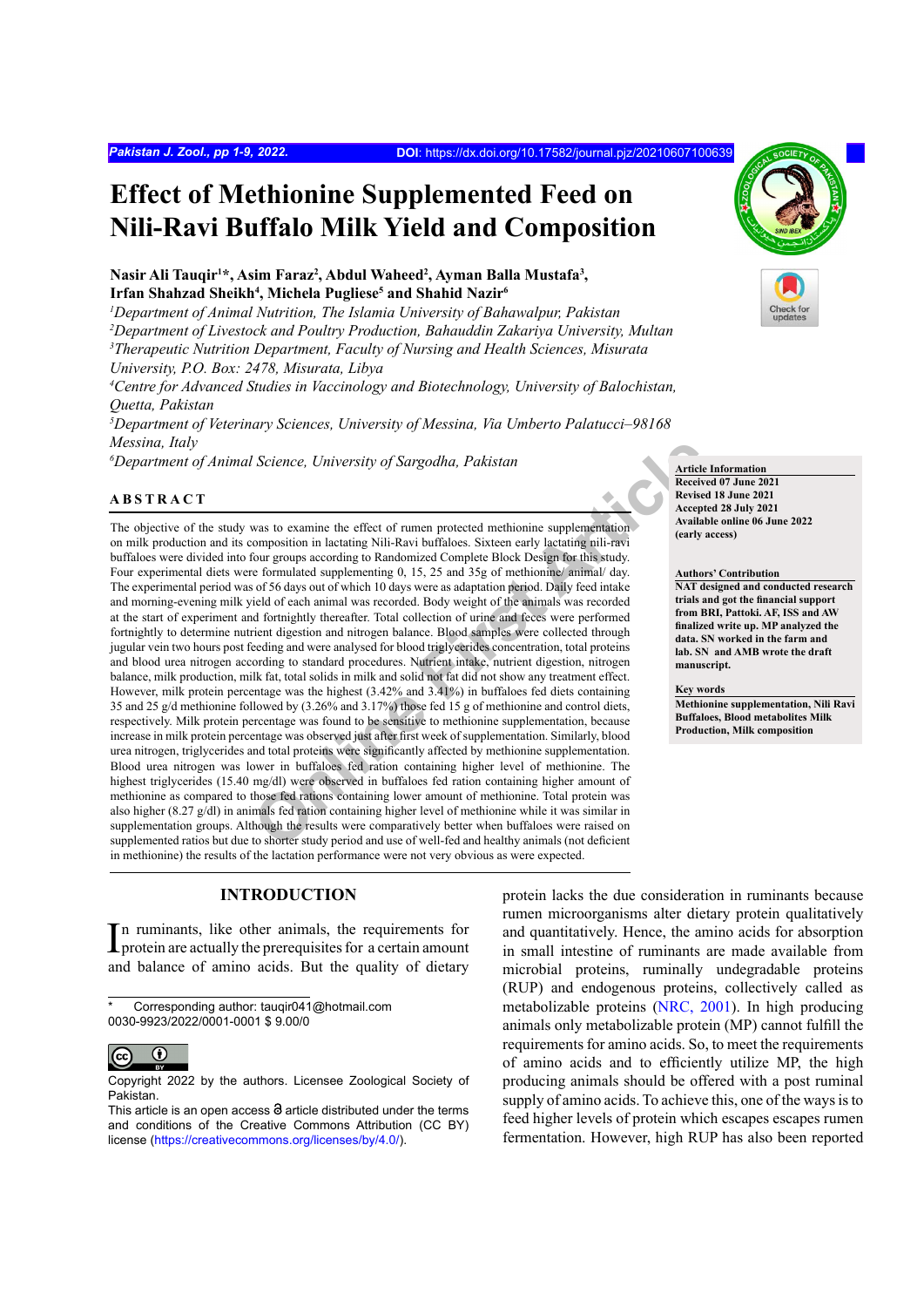to restrict flow of MP to small intestine by limiting the ruminally available nitrogen (Clark *et al*[., 1992\)](#page-7-0).

Supplementing rumen protected amino acids has also captivated the attention of dairy nutritionists by virtue of their favorable effects on milk yield and its composition (Stern *et al*[., 1994\)](#page-8-1). Diets which are balanced for amino acids can improve milk yield and even milk components [\(Noftsger](#page-8-2) *et al*., 2005). For this purpose, it is preferred that the amino acids being supplied should be the most limiting for the milk yield and milk components [\(Chalupa, 1975](#page-7-1); [Clark, 1975\)](#page-7-2).

Methionine has been considered as the most limiting essential amino acid for dairy animals [\(NRC, 2001](#page-8-0); [Casper and Schingoethe, 1988](#page-7-3)). It has been observed that difficulties exist to fulfill the dietary needs of methionine due to its deficiency in available feed ingredients. However, when this insufficiency is revamped in an appropriate amount, a new protein molecule can be synthesized resulting in efficient utilization of MP and reduction of surplus amino acid nitrogen.

The distant and appropriate the date is inadequate to the propriate the information of MP and readuction of MP and reduction of  $\theta$  is revamped in an appropriate the strategy is increased as collection period. The detail The free form of dietary methionine is degraded in rumen and an insufficient amount of methionine reaches duodenum. This highlights the significance of supplementing rumen-protected methionine in order to ensure a sufficient supply of methionine for optimum milk production and milk protein synthesis (Blum *et al*[., 1999\)](#page-7-4). Favorable effects of protected methionine supplementation on milk yield and composition have been reported in dairy animals (Illg *et al*., 1987; Armentano *et al*[., 1993](#page-7-6)). Methionine supplementation gave better results after parturition, when supply of macro- and micro- nutrients have been jeopardized due to reduced dry matter intake.

Although Sufficient scientific information is available about productive effects of methionine supplementation in exotic dairy cows but the date is inadequate on buffalo milk yield and composition. Yet, the information obtained from temperate dairy cows may not be applicable directly to buffaloes being diverge in physiological aspects and also reared under different environmental conditions and feeding regimes. Present study was planned to examine the effect of protected methionine supplementation on milk production and its composition in lactating buffaloes.

# **MATERIALS AND METHODS**

#### *Experimental animals and feed*

Sixteen lactating buffaloes of similar body weight  $(601.46 \pm 17.76 \text{kg})$ , age  $(4-5 \text{ years})$ , stage of lactation (2nd and 3rd) and milk production (9.08±2.33liters) were randomly divided into four groups of 5 buffaloes each. Four experimental diets serving as control (OM), low methionine (LM), medium methionine (MM) and high methionine (HM) by means of 0, 15, 25 and 35 g of methionine/animal/day respectively, were formulated.

#### *Methionine source*

Metasmart, source of methionine developed by Adisseo® is the isopropyl ester of hydroxymethyl butanoic acid (HMBI). This patented product has distinctive characteristics of absorption across the rumen wall, providing 50% methionine bioavailability. The ester side of the molecule enables rumen wall absorption of HMBI into the animal's bloodstream. There, HMBI releases its HMB, which can then be converted into methionine in the liver. The remaining HMBI in the rumen, approximately 50%, is hydrolyzed into HMB. The HMB is then used as a substrate by rumen micro-organisms and stimulates rumen fermentation (Adissio® product fact sheet).

# *Housing and management*

Experimental period was lasted for 70 days including 14 days of adaptation period while every alternative week was served as collection period. The animals had round the clock access to clean and fresh water. Compound feed was formulated from locally available ingredients. Ingredients and nutrient composition is presented in [Table I.](#page-1-0) Feed was offered individually and Metasmart® was added in ration at the time of feeding.

# <span id="page-1-0"></span>**Table I. Ingredients and chemical composition of experimental ration.**

| <b>Ingredients</b>          | Inclusion level, % |  |  |  |  |
|-----------------------------|--------------------|--|--|--|--|
| Trifolium alexandrinum      | 62.5               |  |  |  |  |
| Wheat straw                 | 15.0               |  |  |  |  |
| Corn grains                 | 3.75               |  |  |  |  |
| Wheat bran                  | 1.50               |  |  |  |  |
| Rice polishing              | 1.87               |  |  |  |  |
| Corn gluten 30 $\%$         | 5.63               |  |  |  |  |
| Canola meal                 | 4.87               |  |  |  |  |
| Cotton seed cake            | 2.63               |  |  |  |  |
| Molasses                    | 1.87               |  |  |  |  |
| Mineral mixture             | 0.38               |  |  |  |  |
| Chemical composition $(\%)$ |                    |  |  |  |  |
| Dry matter                  | 46.2               |  |  |  |  |
| Crude protein               | 17.15              |  |  |  |  |
| Crude fiber                 | 23.0               |  |  |  |  |
| Neutral detergent fiber     | 48.0               |  |  |  |  |
| Acid detergent fiber        | 33.0               |  |  |  |  |
| Methionine from the diet    | 0.24               |  |  |  |  |
| Lysine                      | 0.56               |  |  |  |  |
| Ether extract               | 3.15               |  |  |  |  |
| Ash                         | 7.00               |  |  |  |  |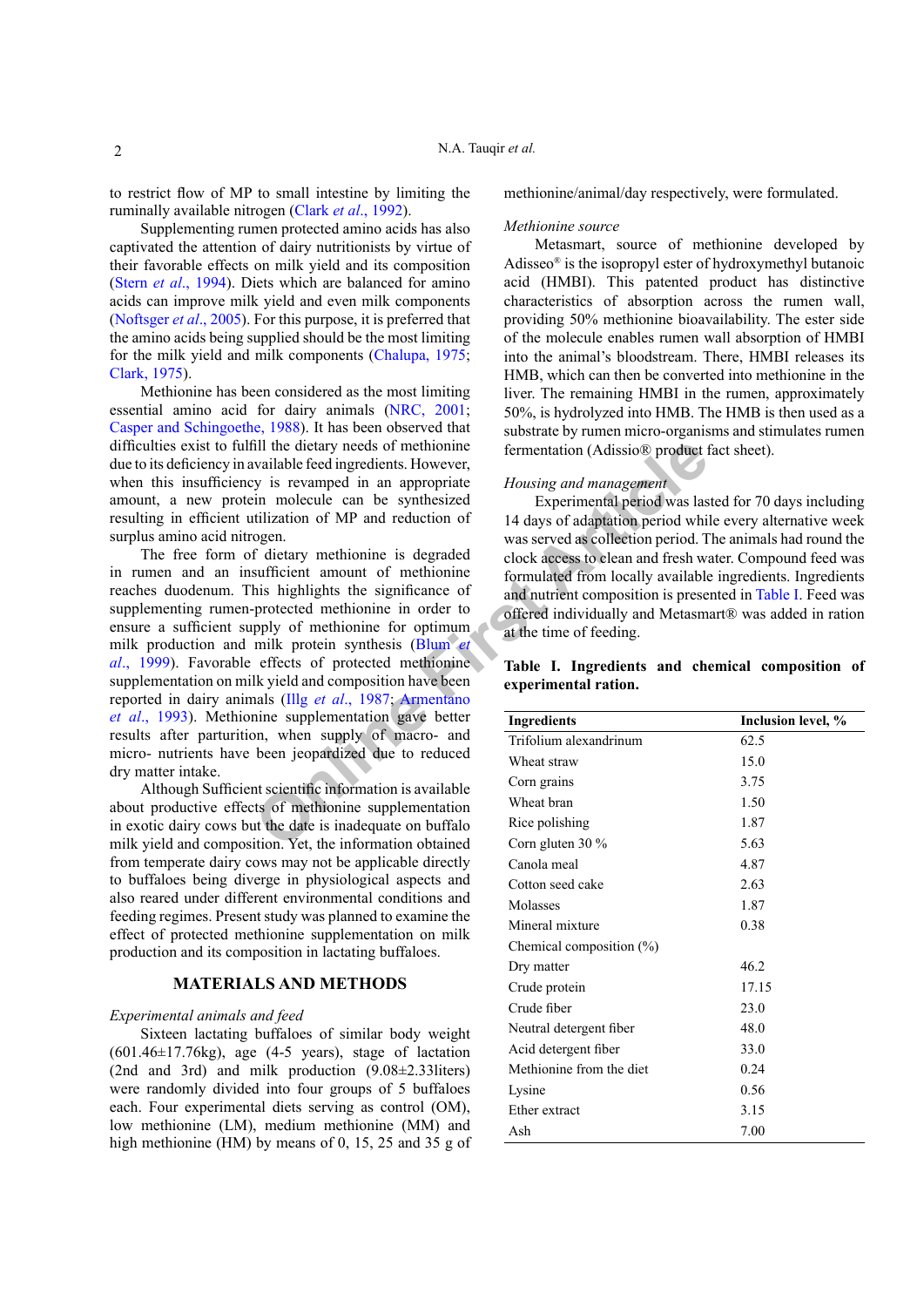#### *Data collection*

Daily milk yield of each animal was recorded. Milk samples were collected at two consecutive milkings and were analyzed for milk fat ([AOAC, 1990](#page-7-7)), total solids (TS), and solids not fat by the difference between TS and milk fat (Khan *et al*[., 2005](#page-7-8)). Fat corrected milk (FCM; 4 % fat) was calculated as described by Tyrrel and Reid (1965) using equation milk (kg/day)  $\times$  (44.01  $\times$  milk fat  $\% + 163.56/339.60$ . Total nitrogen in milk was estimated by Kjeldhal method [\(AOAC, 1990](#page-7-7)). Retained N (g/d) was calculated as N Intake – (Fecal N + Urinary N + Milk N), Gross N efficiency (%) was calculated as milk N/N intake  $\times$  100 (St-Pierre and Sylvester, 2005) while environmental N load was calculated as kg of fecal  $N + kg$  of urinary N/g of N milk.

Milk CP contents were calculated by multiplying percentage of nitrogen with 6.38. Urine and feces were sampled out of collected by total collection method to determine nitrogen balance. Blood samples were collected from jugular vein and were tested for blood triglycerides, total proteins and blood urea nitrogen (Broderick and [Kang, 1980](#page-7-9)).

#### *Chemical analysis*

The proximate analysis of feed and fodder offered, refusals and fecal samples were accomplished according to the methods described by AOAC (1990).

#### *Statistical analysis*

The data were analyzed by analysis of variance technique under Randomized Complete Block Design using  $Y_{ij} = \mu + \beta_k + \tau_j + \varepsilon_{ijk}$ . Where,  $\mu$  was overall mean,  $\beta_k$ and  $\tau_j$  were the effects of block and treatment (4 treatments) respectively and  $\varepsilon_{ijk}$  was difference within treatment means (error term). Tukey's significant difference test was applied to compare the means (Steel *et al*., 1996).

# **RESULTS**

### *Nutrient intake, digestibility and body weight*

Dry matter intake ranged from 14.24 to 15.17, however it was higher in buffaloes reared on 25g methionine (MM) ration followed by those fed no, 35 and 15g methionine. Dry matter digestibility was the highest (62.03%) in buffaloes fed HM ration containing 35g methionine followed by those fed LM (55.866 %), MM (54.891 %) and OM (52.529 %) rations, respectively. Similarly, body weight gain ranged from 31.00 to 40.00 kg during trial period. Although the results of nutrient intake, digestibility and body weight were better numerically yet same were non-significant statistically [\(Table II\)](#page-3-0). A similar trend was observed in buffaloes fed all experimental rations for CP, CF and EE digestibility.

#### *Milk yield and its composition*

Milk yield and 4%FCM ranged from 9.05 to 9.31 kg/ day and 13.26 to 14.33 kg/day, respectively [\(Table III](#page-3-1)). However, the difference was non-significant ( $p$  > 0.05). Significantly higher milk protein (3.42% and 3.41%) was recorded in buffaloes reared on HM and MM treatments, while, it was lower (3.26% and 3.17%) in those reared on LM and control (0M) treatments, respectively. The results of milk fat, total solids and solids not-fat did not show any treatment effect [\(Table III](#page-3-1)).

#### *Blood parameters*

followed by those fed MM (14.48<br>were calculated by multiplying dl) and LM (13.31 mg/dl) rations<br>ted by total collection method to if the study period is extended, the<br>ted by total collection method or if the study period i Significantly highest (15.40 mg/dl) triglyceride concentration was observed in buffaloes fed HM ration followed by those fed MM  $(14.48 \text{ mg/dl})$ , OM  $(13.37 \text{ mg}/$ dl) and LM (13.31 mg/dl) rations, respectively [\(Table IV](#page-3-2)). A linear and quadratic trend was observed to depict that if the study period is extended, the results would be more cogent and transparent. The highest (8.27 g/dl) total blood protein was observed in buffaloes fed HM ration followed by those fed LM  $(8.20 \text{ g/dl})$ , MM  $(7.93 \text{ g/dl})$  and OM (7.41 g/dl) rations, respectively [\(Table IV](#page-3-2)). A curvilinear regression was observed with respect to blood proteins exhibited that in continuation of treatment for prolonged study period may anticipate consistent results.

#### *Nitrogen balance*

Nitrogen intake ranged from 415 to 390.09 g/ day in buffaloes reared on all experimental rations but the difference was non-significant. However, the cubic regression was positive at p=0.051. The highest fecal nitrogen was observed in buffaloes fed MM ration (136.09  $g/d$ ) followed by those reared on LM (115.92  $g/d$ ), OM (115.92  $g/d$ ) and HM (105.26  $g/d$ ) treatments. Similarly, the highest (122.07 g/day) urinary nitrogen was observed in buffaloes fed MM ration followed by those fed HM (110.47g/day), LM (99.74 g/day) and OM (89.46 g/day) respectively, however, it was not statistically supported. It was observed that the methionine level in the rations and the excretion were parallel.

Significantly highest (35.05 mg/d l) BUN was observed in buffaloes fed LM ration followed by those fed MM (31.19 mg/dl), OM (28.32 mg/dl) and HM (26.24 mg/ dl), respectively [\(Table V](#page-3-3)). Methionine supplementation in the rations of buffalo posed curvilinear response with respect to BUN.

The highest (49.83 g/day) milk nitrogen was observed in buffaloes fed MM ration followed by those fed HM (49.82g/day), LM (45.76 g/day) and OM (44.89 g/day), respectively. The results were slightly positive at p=0.052 representing that these results might have been more obvious if the study period was extended.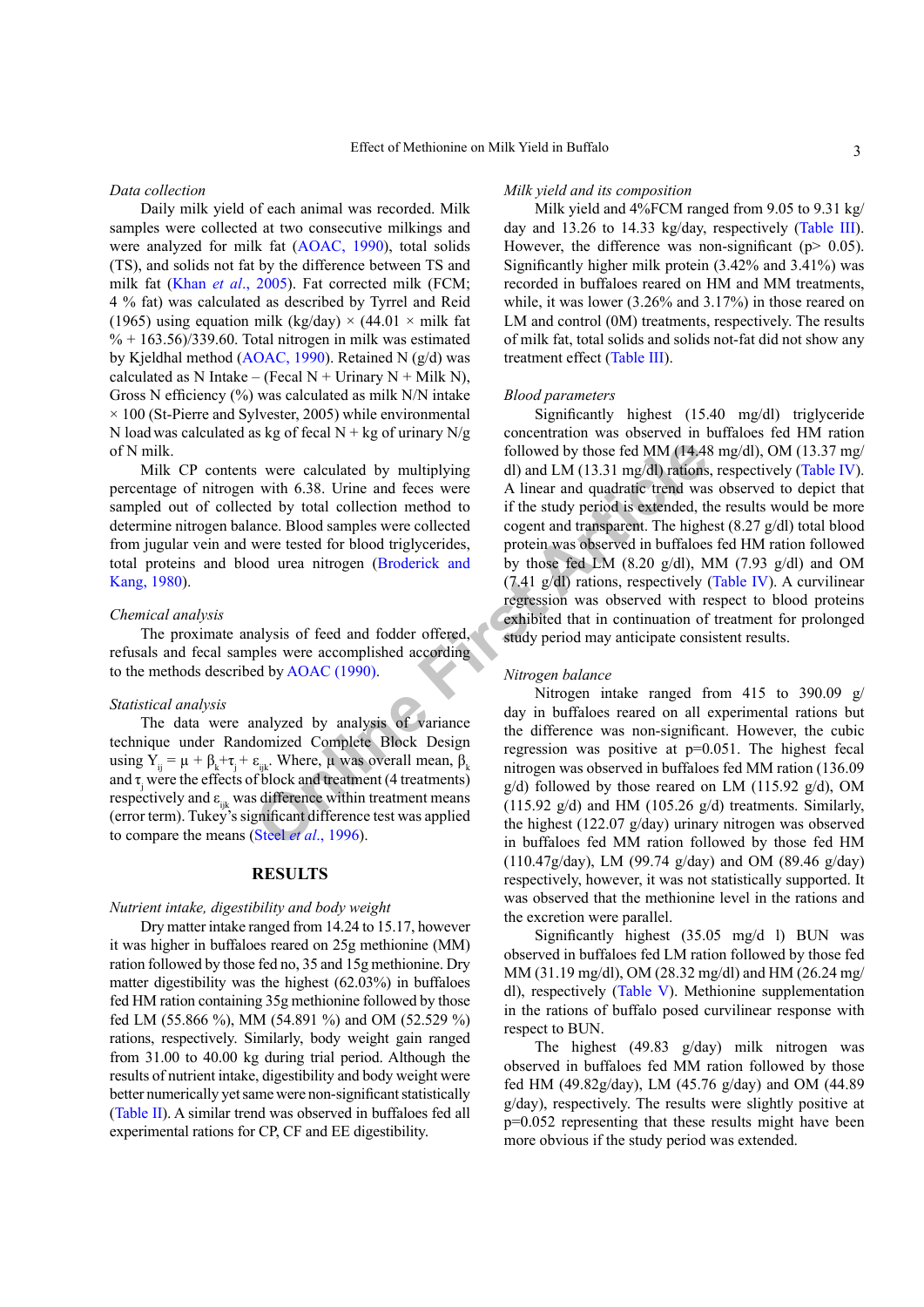| <b>Factors</b>                     | Methionine supplementation (g/animal/day) |       |       |       | SE    | Linear | <b>Ouadratic</b> | Cubic |
|------------------------------------|-------------------------------------------|-------|-------|-------|-------|--------|------------------|-------|
|                                    | 0                                         | 15    | 25    | 35    |       |        |                  |       |
| Dry matter intake $(Kg)$           | 15.13                                     | 14.24 | 15.17 | 14.68 | 0.166 | 0.776  | 0.556            | 0.050 |
| Dry matter digestibility $(\% )$   | 52.52                                     | 55.86 | 54.89 | 62.03 | 2.183 | 0.361  | 0.451            | 0.638 |
| Crude protein intake $(Kg)$        | .93                                       | 1.63  | - 94  | .78   | 0.057 | 0.778  | 0.553            | 0.050 |
| Crude protein digestibility $(\%)$ | 58.85                                     | 62.45 | 61.93 | 65.90 | 2.319 | 0.339  | 0.969            | 0.686 |
| Body weight gain (Kg)              | 34.25                                     | 30.75 | 40.00 | 31.00 | 4.791 | 0.991  | 0.779            | 0.483 |

<span id="page-3-0"></span>**Table II. Effect of methionine supplemented diet on nutrient intake, nutrient digestibility and body weight gain in buffaloes.**

 $\overline{\text{SE}}$ , Standard Error; Means bearing similar letters in the rows are non-significant at (p<0.05).

<span id="page-3-1"></span>**Table III. Effect of methionine supplemented diet on milk production and composition in buffaloes fed different levels of methionine supplemented diets.**

| <b>Factors</b>                                                                                                                                                                                                                                                                                                | Methionine supplementation (g/animal/day) |                    |                                           |                    |                   |       | <b>Linear</b> | Quadratic | Cubic |
|---------------------------------------------------------------------------------------------------------------------------------------------------------------------------------------------------------------------------------------------------------------------------------------------------------------|-------------------------------------------|--------------------|-------------------------------------------|--------------------|-------------------|-------|---------------|-----------|-------|
|                                                                                                                                                                                                                                                                                                               |                                           | 15                 | 25                                        | 35                 |                   |       |               |           |       |
| Milk yield (kg)                                                                                                                                                                                                                                                                                               | 9.05                                      | 8.96               | 9.33                                      | 9.31               | 0.185             |       | 0.498         | 0.933     | 0.611 |
| $4\%$ FCM $(kg)$                                                                                                                                                                                                                                                                                              | 13.26                                     | 12.92              | 14.33                                     | 14.22              | 0.265             |       | 0.096         | 0.834     | 0.194 |
| Milk protein $(\%)$                                                                                                                                                                                                                                                                                           | 3.17 <sup>b</sup>                         | 3.26 <sup>ab</sup> | $3.41^a$                                  | 3.42 <sup>a</sup>  | 0.024             |       | 0.001         | 0.455     | 0.376 |
| Milk Protein $(g/d)$                                                                                                                                                                                                                                                                                          | 286                                       | 291                | 317                                       | 317                | 6.227             |       | 0.052         | 0.826     | 0.421 |
| Milk fat $(\%)$                                                                                                                                                                                                                                                                                               | 7.10                                      | 6.96               | 7.58                                      | 7.57               | 0.146             |       | 0.148         | 0.820     | 0.309 |
| Milk fat $(g/d)$                                                                                                                                                                                                                                                                                              | 642                                       | 622                | 706                                       | 699                | 14.354            |       | 0.071         | 0.819     | 0.156 |
| Total solids $(\%)$                                                                                                                                                                                                                                                                                           | 14.82                                     | 14.87              | 15.52                                     | 15.69              | 0.183             |       | 0.070         | 0.873     | 0.515 |
| Total solids $(g/d)$                                                                                                                                                                                                                                                                                          | 1342                                      | 1331               | 1447                                      | 1454               | 26.335            |       | 0.078         | 0.867     | 0.337 |
| Solid not fat $(\% )$                                                                                                                                                                                                                                                                                         | 7.73                                      | 7.92               | 7.95                                      | 8.12               | 0.048             |       | 0.016         | 0.940     | 0.493 |
| Solid not fat $(g/d)$                                                                                                                                                                                                                                                                                         | 699                                       | 708                | 740                                       | 755                | 14.106            |       | 0.138         | 0.927     | 0.760 |
| $\overline{\text{SE}}$ , Standard Error; Means bearing similar letters in the rows are non-significant at ( $p$ <0.05).<br>Table IV. Effect of methionine supplemented diet on triglycerides, total blood protein, blood urea nitrogen in<br>buffaloes fed different levels of methionine supplemented diets. |                                           |                    |                                           |                    |                   |       |               |           |       |
| <b>Factors</b>                                                                                                                                                                                                                                                                                                |                                           |                    | Methionine supplementation (g/animal/day) |                    |                   |       | Linear        | Quadratic | Cubic |
|                                                                                                                                                                                                                                                                                                               |                                           | 0                  | 15                                        | 25                 | 35                |       |               |           |       |
| Triglycerides (mg/dl)                                                                                                                                                                                                                                                                                         |                                           | 13.37c             | $13.31^{\circ}$                           | 14.48 <sup>b</sup> | $15.40^{\circ}$   | 0.087 | 0.003         | 0.00      | 0.376 |
| Total proteins $(g/dl)$                                                                                                                                                                                                                                                                                       |                                           | 7.41 <sup>b</sup>  | 8.20 <sup>a</sup>                         | 7.93 <sup>a</sup>  | 8.27 <sup>a</sup> | 0.052 | 0.000         | 0.056     | 0.004 |

<span id="page-3-2"></span>**Table IV. Effect of methionine supplemented diet on triglycerides, total blood protein, blood urea nitrogen in buffaloes fed different levels of methionine supplemented diets.**

| <b>Factors</b>              | <b>Methionine supplementation (g/animal/day)</b> |                   |                    |                      | SЕ    | Linear | Ouadratic | Cubic |
|-----------------------------|--------------------------------------------------|-------------------|--------------------|----------------------|-------|--------|-----------|-------|
|                             |                                                  |                   |                    |                      |       |        |           |       |
| Triglycerides (mg/dl)       | $13.37^{\circ}$                                  | $13.31^\circ$     | 14.48 <sup>b</sup> | $15.40^{\circ}$      | 0.087 | 0.003  | 0.00      | 0.376 |
| Total proteins $(g/dl)$     | 7.41 <sup>b</sup>                                | 8.20 <sup>a</sup> | 7.93 <sup>a</sup>  | 8.27 <sup>a</sup>    | 0.052 | 0.000  | 0.056     | 0.004 |
| Blood urea nitrogen (mg/dl) | $28.32^{\circ}$                                  | $35.05^{\circ}$   | 31.19b             | $26.24$ <sup>d</sup> | 0.098 | 0.000  | 0.00      | 0.00  |

SE, Standard Error; Means bearing similar letters in the rows are non-significant at  $(p<0.05)$ .

# <span id="page-3-3"></span>**Table V. Effect of methionine supplemented diet on nitrogen balance, gross nitrogen and environmental nitrogen load in buffaloes fed different levels of methionine supplemented diets.**

| <b>Factors</b>             | Methionine supplementation $(g/animal/day)$ |        |        | <b>SE</b> | Linear | Ouadratic | Cubic |       |
|----------------------------|---------------------------------------------|--------|--------|-----------|--------|-----------|-------|-------|
|                            |                                             | 15     | 25     | 35        |        |           |       |       |
| Intake $N$ (g/d)           | 415.40                                      | 390.09 | 414.45 | 402.11    | 4.538  | 0.778     | 0.553 | 0.051 |
| Fecal N $(g/d)$            | 115.92                                      | 115.92 | 136.09 | 105.26    | 7.159  | 0.339     | 0.969 | 0.686 |
| Urinary N $(g/d)$          | 89.46                                       | 99.74  | 122.07 | 110.47    | 5.742  | 0.122     | 0.360 | 0.388 |
| Milk $(g/d)$ N             | 44.89                                       | 45.76  | 49.83  | 49.82     | 0.976  | 0.052     | 0.826 | 0.421 |
| Retained N $(g/d)$         | 165.13                                      | 128.67 | 106.47 | 136.57    | 9.488  | 0.550     | 0.375 | 0.922 |
| Gross N efficiency $(\% )$ | 10.82                                       | 11.71  | 12.05  | 12.44     | 0.276  | 0.065     | 0.703 | 0.789 |
| Environmental N load       | 0.12                                        | 0.12   | 0.14   | 0.11      | 0.007  | 0.407     | 000   | 0.595 |

SE, Standard Error; Means bearing similar letters in the rows are non-significant at  $(p<0.05)$ .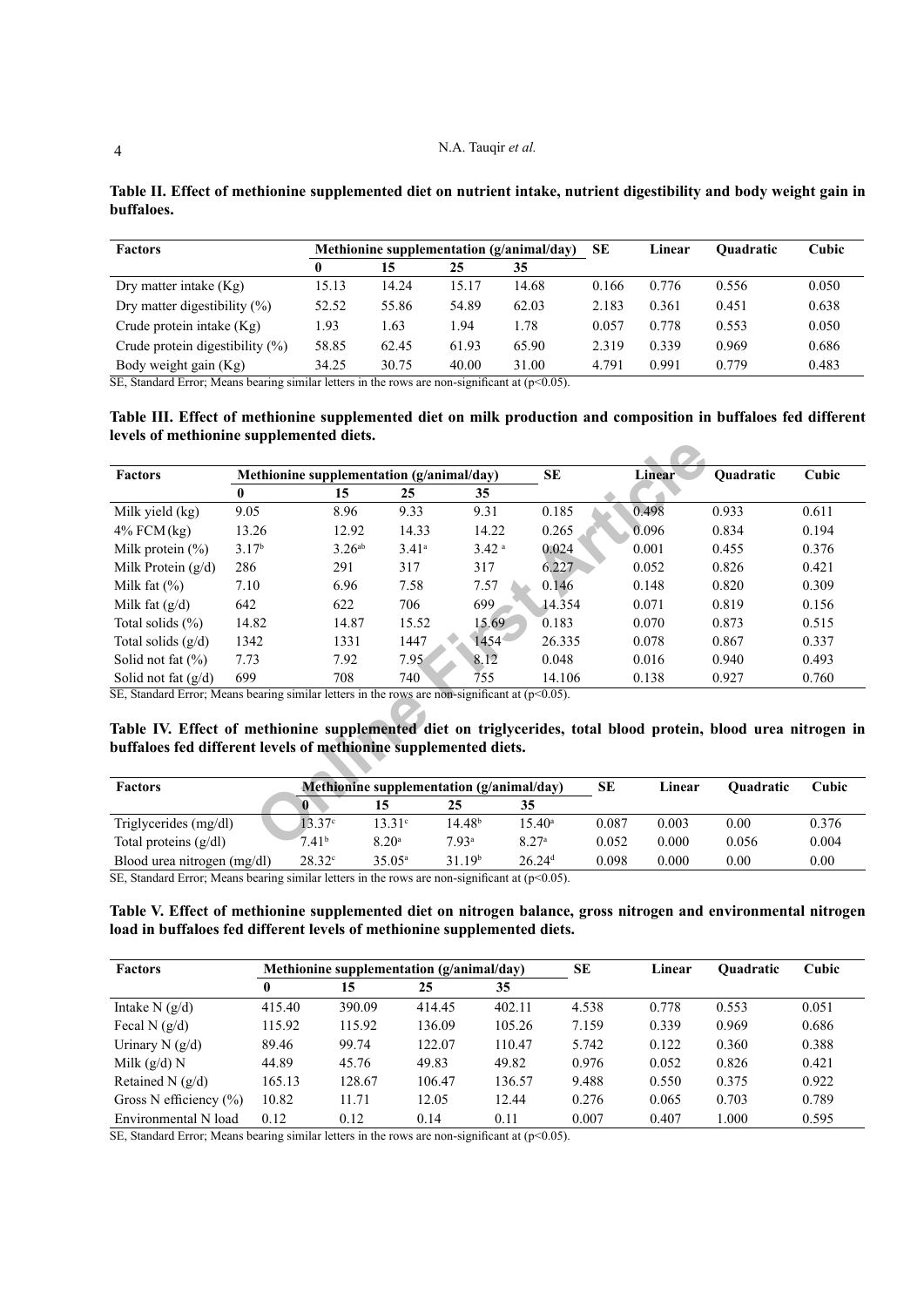The highest nitrogen was retained by the buffaloes fed OM (165 g/day) ration followed by those fed HM (136.57 g/day), LM (128.67 g/day) and MM (106.47 g/day) rations. The highest (12.44 %) gross nitrogen efficiency was observed in buffaloes fed HM ration followed by those fed MM (12.05 %), LM (11.71 %) and OM (10.82 %) rations. The highest (0.14) environmental nitrogen load was observed in buffaloes fed MM ration followed by those fed LM  $(0.12)$ , OM  $(0.12)$  and HM  $(0.11)$  rations [\(Table V](#page-3-3)). However, the results did not show any treatment effect.

#### **DISCUSSION**

#### *Nutrient intake, digestibility and body weight*

bility and body weight<br>
methionine was not the limiting<br>
tion of methionine did not affect<br>
methionine was not the limiting<br>
digestibility and body weight in<br>
Casper and Schingoethe (1988) w<br>
com silage and bartely based t The supplementation of methionine did not affect the nutrient intakes, digestibility and body weight in experimental animals. The results of the current study have supported the findings of Armentano *et al*. (1996) who supplemented high protein alfalfa and heated soybeans diets with methionine in the diets of lactating cows and did not find any difference of feed intakes. Similar findings were reported by Bertrand *et al*. (1998) who conducted research to study the influence of protected amino acids on milk production and composition of Jersey cows. They correspondingly reported that DMI was not affected by supplementation of protected amino acids. Similarly, [Noftsger and St-Pierre \(2003\)](#page-7-12) studied the effect of highly digestible rumen protected protein to improve nitrogen utilization for milk production in dairy cows. It was revealed that methionine supplementation had no effect on DMI. The findings of the current study were consistent with the findings of Overton *et al*. (1995) and [Leonardi](#page-7-13) *et al*. (2003) who added bypass methionine in the diets of lactating cows with two levels of crude proteins and did not find any difference in DMI. Bateman *et al*[. \(1999\),](#page-7-14) Ouellet *et al*[. \(2003\),](#page-8-5) Rogers *et al*[. \(1989\),](#page-8-6) and [Guillaume](#page-7-15) *et al*. (1991) also reported that nutrient digestibilities were not affected by supplementation of rumen-protected methionine. [Ordway](#page-8-7) *et al*. (2009) studied effect of providing two forms of supplemental methionine to pre-parturient dairy cows on feed intake and lactational performance and reported that DMI was not affected by supplementation.

In contrast, Polan *et al*[. \(1991\)](#page-8-8) revealed that during early lactation the cows consuming rumen protected methionine showed depression in DMI in corn gluten meal diets, when compared with soy bean based diets. However, this depression in intake was found to be reduced by supplementing lysine. They further found that feeding 15g of protected methionine increased methionine intake nearly by 20% in corn gluten diets. [Watanabe](#page-8-9) *et al*. (2006)

fed supplemented fat coated rumen protected methionine to dairy cows and studied the effects on their performance when methionine deficient diet was fed. They reported that the control cows had a greater DM intake as compared to treated cows. This could be due to more intakes of alfalfa hay, corn silage and concentrate. Subsequently, the nutrient intake was greater for the control cows. They further reported that the reason for lower DM intake of cows consuming protected amino acids was not known.

#### *Milk production and composition*

[Armentano](#page-7-10) *et al*. (1996) supplemented high protein diets with methionine in alfalfa and heated soybeans and studied the response of dairy cows depicting the fact that methionine was not the limiting factor in terms of milk production. Corresponding findings were described by Casper and Schingoethe (1988) who reported that cows fed corn silage and barley based total mixed diet supplemented with rumen protected methionine did not increase milk yield but increased the milk protein percentages. They determined that methionine increased mammary nutrient syntheses, but it was not first limiting factor in milk production. Bertrand *et al*. (1998) found a slight decrease or no effect on milk yield when protected amino acids were fed to cows. They attributed that such results were received due to the decrease in DMI. However, [Varvikko](#page-8-10) *et al*. (1999) found that supplementing protected methionine had no effect on milk production. They further stated that such results were noted because the animals might not be deficient in methionine.

Leonardi *et al*. (2003) added bypass methionine in the diets of lactating cows at two levels of crude proteins and found no effect of protected methionine supplementation on milk yield of cows. Such results might be due to deficiency of lysine in the diets they used, so methionine may not be the first limiting amino acid in this case. The results of present study have supported the findings of [Bateman](#page-7-14) *et al*. (1999) and [Overton](#page-8-4) *et al*. (1995) who reported that milk yield was not affected by amino acid supplementation in the diet of lactating cows.

In contrast, [St-Pierre and Sylvester \(2005\)](#page-8-11) reported that 2-hydroxy-4-(methioninehylthio) butanoic acid (HMB) or its isopropyl ester (HMBi) added in the corn silage diets show a substantial increase in milk yield. Cows supplemented with isopropyl ester of methionine yielded 2.9 kg more milk compared with the control whereas, cows supplemented with both HMB and HMBi produced 0.9 kg/d more milk ( $p > 0.05$ ) than cows supplemented only with HMBi. It was opined that the cows they used were in early lactation which responded swiftly to the supplementation. Moreover, the control diet was short in calculated methionine quantity (1.80% of MP). Thus, the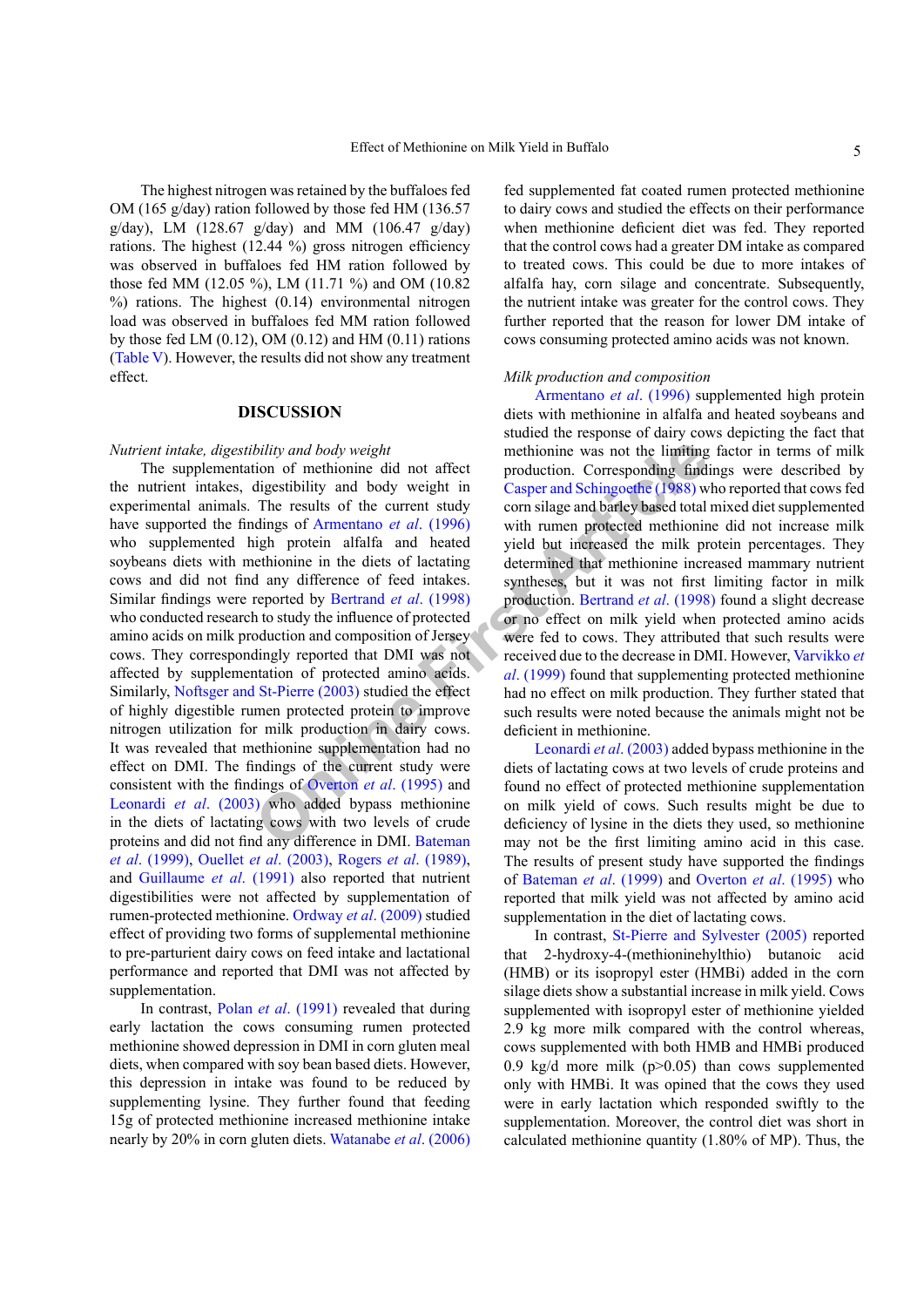substantial responses in milk yield and milk composition they observed from HMBi addition was consistent with that as estimated from the metabolizable methionine source under the conditions of their study. [Pruekvimolphan](#page-7-1) [and Grummer \(2001\)](#page-7-1) reported an increase in 4%FCM yield while working with the supplementation of rumenprotected methionine to feather meal-based diet in dairy cows. The addition of ruminally protected methionine increased both milk yield (38.1 kg/d) and 4% FCM (39.3%) yield. It was supposed that the feather meal-based diet they used might have been deficient in methionine. Hence, methionine supplementation adequated this deficiency which resulted in increase in milk yield. In the present study, milk protein percentage was improved significantly.

In the present study milk, fat and SNF did not show significant differences among treatments. Misciattelli *et al*[. \(2003\)](#page-7-16) reported increased milk fat by 2.4 g/kg of milk when dairy cows were reared on rations supplemented with methionine. The possible reason for this increase may be that the methionine is involved for synthesis of serum lipoproteins and as methyl group donor it is involved in synthesis of choline and phosphocholine and these two compounds are constituents of lipoproteins which take part in the transfer of lipids and supply fatty acids to the udder cells.

Higher level of methionine (35g/d) offered to the lactating buffaloes resulted in significantly highest milk protein percentage. Pruekvimolphan and Grummer [\(2001\)](#page-8-12) reported similar findings while working with the supplementation of rumen-protected methionine to meat and bone meal-based diet in dairy cows. Milk protein percentage and yield were significantly higher averaging 2.99 % and 1.04 kg/d, respectively. Meat and bone meal is considered low in methionine compared with the amino acid profile of ruminal bacteria and milk. Therefore, they attributed this increase in milk protein to the fact that a more favorable amino acid profile may have been absorbed from the duodenum when rumen protected methionine was added. Yanxia *et al*[. \(2008\)](#page-8-13) supplemented 25 g of methionine per day per animal and reported significant increase (p<0.05) in milk protein percentage from 3.02% to 3.08% in dairy animals. They attributed these findings to the difference caused by the efficacy of protection scheme of methionine, the status and amount of methionine and other amino acids in cows. In contrast, [Bateman](#page-7-14) *et al*. (1999) found that in lactating Holstein fed blood and fish meal diets supplemented with ruminally protected methionine had no effect on milk protein percentage averaging 3.1% and milk protein yield was also not affected. The methionine was used at the rate of 10 g/d and all the diets exhibited similar results in terms of milk protein percentage and protein yields. They

**Example 11**<br> **ONF** Solution and SNF did not show protected methionine supplement<br>
among treatments. Misciattelli *et* yield or milk protein yield in mid<br>
reased on rations supplemented and vitamin B12 tends to increase<br> attributed such findings to the fact that the cows consumed higher DMI than planned and the diets they used contained higher crude protein (18%), therefore protein was not a limiting nutrient for milk production. Hence, the high concentration of protein intake resulted in masking the effect of any of the treatments. The study on combination of protein supplements and corn distillers' grains supplemented with and without protected amino acids in lactating cows by Liu *et al*[. \(2000\)](#page-7-17) revealed that the milk protein percentages tended to be higher when cows were fed rumen protected methionine. They also found that the milk protein yield was unaffected by diets. The marginal increase of milk protein content supported the hypothesis that milk protein percentage is more sensitive to rumen protected methionine supplementation than either milk yield or milk protein yield in mid lactation. Adding rumen protected methionine in diets supplemented with folic acid and vitamin B12 tends to increase milk protein percentage and (+0.13 g/100g) milk protein yield [\(Preynat](#page-8-14) *et al*., 2009). It could be presumed that in our study buffaloes were multifarious and their diets were not deficient in methionine hence the results were not clearly noticeable. The Understanding of ruminant nutrition supports the theory that requirement for amino acids is decreased and efficiency to use amino acids for protein synthesis is amplified when necessary amino acids are provided in the proportions as required by the animal [\(NRC, 2001\)](#page-8-0). It was further justified that in conditions where the quantity of one amino acid restricts protein synthesis by the mammary glands, alimentary supplementation of that particular amino acids in a metabolizable form would increase the profile of absorbed amino acids, ensuing additional protein synthesis. According to our observations, the immediate increase in milk protein percentage with the feeding of MetaSmart supports this conceptual context. However, the extensive studies with prolonged trial periods may produce more interpretable results.

#### *Blood parameters*

Triglycerides, total proteins and blood urea nitrogen showed significant variations across all treatments. The present findings have supported the results of Liu *[et al](#page-7-17)*. [\(2000\).](#page-7-17) They attributed such results to the increase in plasma concentration of methionine. This increase in plasma methionine may have been involved in synthesis of serum lipoproteins and methyl donor methionine is involved in synthesis of choline and phosphocholine. These two compounds are constituents of lipoproteins which take part in the transfer of lipids through blood. This could be the probable reason for increased blood triglycerides and supply them to the udder cells (Liu *[et al](#page-7-17)*., [2000](#page-7-17)). [Noftsger](#page-8-2) *et al*. (2005) comparing three sources of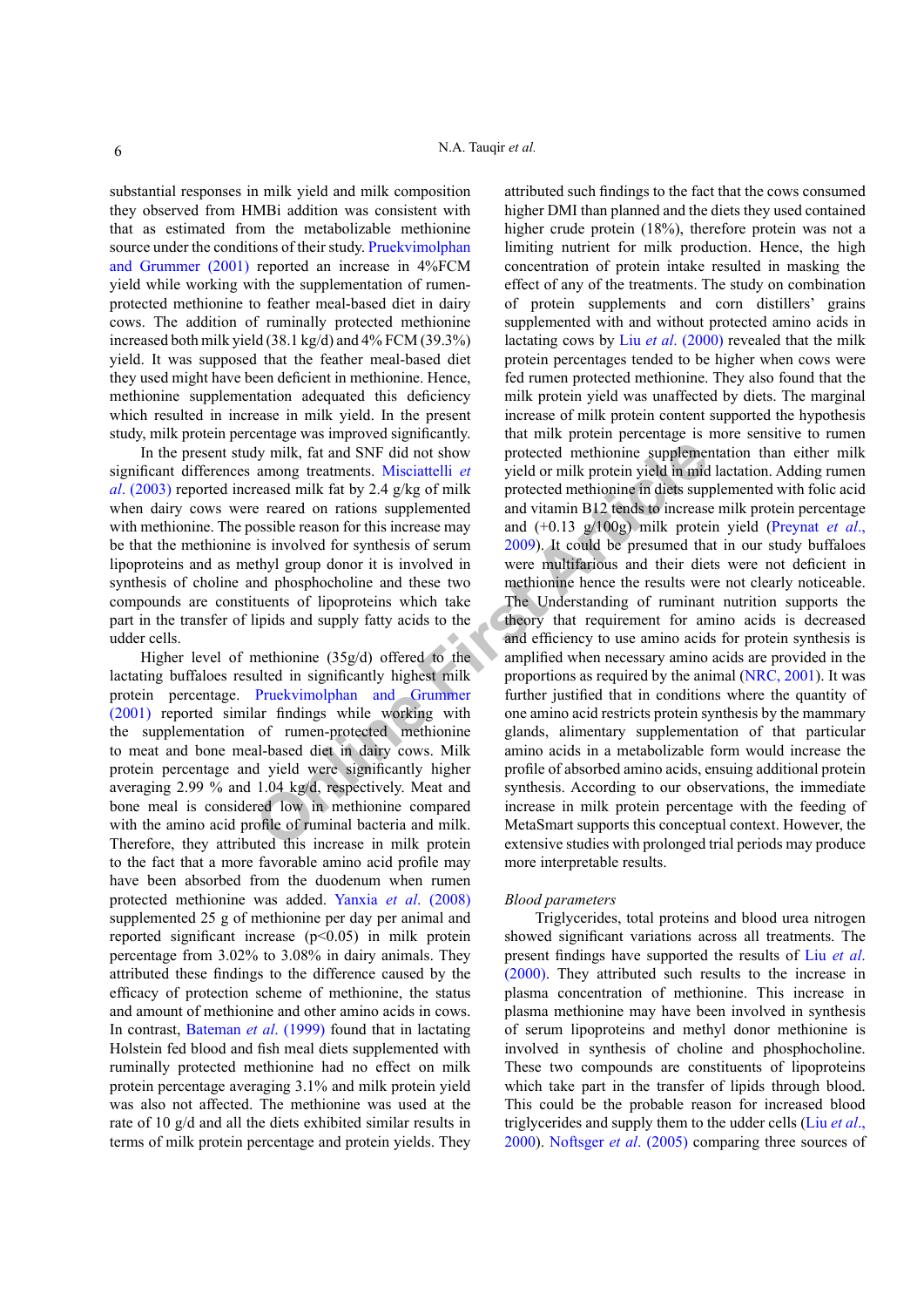methionine reported an increase in blood triglycerides but found no effect on blood glucose level. They attributed such results to negative energy balance of cows. Moreover, they found no effect of methionine supplementation on plasma methionine concentration in cows. It could be inferred from such findings that most of plasma methionine might have been utilized for apoprotein synthesis, which was then used for synthesis of very low-density lipoproteins (VLDL). And VLDL'S are involved in evacuating triglycerides from liver to peripheral tissues to fulfill or compensate energy demands of animals. In the present study blood urea nitrogen was observed to be minimum at a higher level of methionine supplementation and vice versa. Yanxia *et al*[. \(2008\)](#page-8-13) reported decrease in BUN when rumen protected methionine was supplemented in the diet of lactating cows. The significantly decreasing trend in BUN and increase in milk protein concentration depicts the fact that most of plasma methionine might have been utilized for compensating blood nitrogen.

onine was supplemented in the diet<br>
milk protein synthesis by the manninum protein synthesis by the manninum protein synthesis by the manninum sural<br>
manninum protein concentration depicts<br>
are the article complementation In contrast, Piepenbrink *et al*. (1996) found a linear increase in BUN of dairy cows fed rumen-protected methionine. There were two explanations offered for these results: either the amino acids were not present in proper ratios for efficient extraction from blood by the mammary glands or they were supplemented in excess. [Pruekvimolphan and Grummer \(2001\) r](#page-8-12)eported an increase in concentration of BUN of cows fed feather meal-based diet supplemented with rumen-protected methionine as compared to the diet with no methionine supplementation. They attributed such findings to the fact that the diet they used having high degradable nitrogen might be in excess to their need for microbial protein synthesis. Another plausible explanation is that feed nitrogen might have been released in the rumen at rates that were uncoupled from carbohydrates fermentation and absorbed across the rumen wall to be transported for excretion. This low concentration of the nonstructural carbohydrates resulted in insufficient amounts of rapidly fermentable carbohydrate available at the same rate of protein fermentation for the microbes to efficiently utilize the nitrogen released from the urea.

#### *Nitrogen balance*

Nitrogen intake, fecal N, urinary N, N milk, retention, gross nitrogen efficiency and environmental nitrogen load were not affected by supplementation of protected methionine. [St-Pierre and Sylvester \(2005\)](#page-8-11) conducted a study on 2-hydroxy-4-(methylthio) butanoic acid and its isopropyl ester when supplemented in the corn silagebased diets and found that nitrogen intake did not differ. It was further explained that diets were iso-nitrogenous hence treatments had no effect on dry matter intake. Estimated fecal N was also not affected by treatments and averaged 204 g/d., however, estimated urinary N was reduced by

17.5 g/d by when supplemented with isopropyl ester. Milk N was significantly increased across all treatments. Thus, a greater proportion of intake N and absorbed N was being partitioned to milk N. Gross N efficiency was increased by 3.1%. Dietary supplementation of isopropyl ester reduced the amount of N excreted per kilogram of milk N produced (environmental N load) from 2.04 to 1.77. They suggested that such results were observed due to adequating the inadequacy of methionine which eventually resulted in better N utilization.

The requirement for amino acids is decreased and efficiency to use amino acids for protein synthesis is amplified when necessary amino acids are absorbed in the proportions as required by the animal ([NRC, 2001](#page-8-0)). In conditions where the quantity of one amino acid restricts protein synthesis by the mammary glands, alimentary supplementation of that amino acids in a metabolizable form would increase the profile of absorbed amino acids, ensuing additional protein synthesis. According to the findings of current study, the immediate increase in milk protein percentage with the feeding of MetaSmart supports this conceptual context.

The results of N intake, fecal N, urinary N, milk N, retained N, gross nitrogen efficiency and environmental nitrogen load was not affected by supplementation of protected methionine. However, nitrogen intake was found to be slightly highest in buffaloes fed OM and MM treatments. This apparent increase in nitrogen intake could be related to the apparent increase in DMI. Similar findings were discussed by [St-Pierre and Sylvester \(2005\)](#page-8-11) who observed that nitrogen intake did not differ across experimental diets. They further explained that the diets used were isonitrogenous and methionine supplementation had no effect on DMI.

Nitrogen in milk increased with the increase in methionine level. This depicts the fact that an apparently better utilization of nitrogen was observed with the increasing dose of methionine. It was previously ([Preynat](#page-8-14) *et al*[., 2009](#page-8-14)) observed that adding rumen protected methionine in diets supplemented with folic acid and vitamin B12 have no effect on N retention as most of the methionine absorbed was used in formation of milk protein Moreover, it was further discussed that the interaction was non-significant.

## **CONCLUSION**

Performance of lactating buffaloes reared on methionine supplemented rations was comparatively better with positive nitrogen balance and better body gains. It is recommended that extensive studies with prolonged trial period using emaciated, early lactating animals may produce further interpretable results.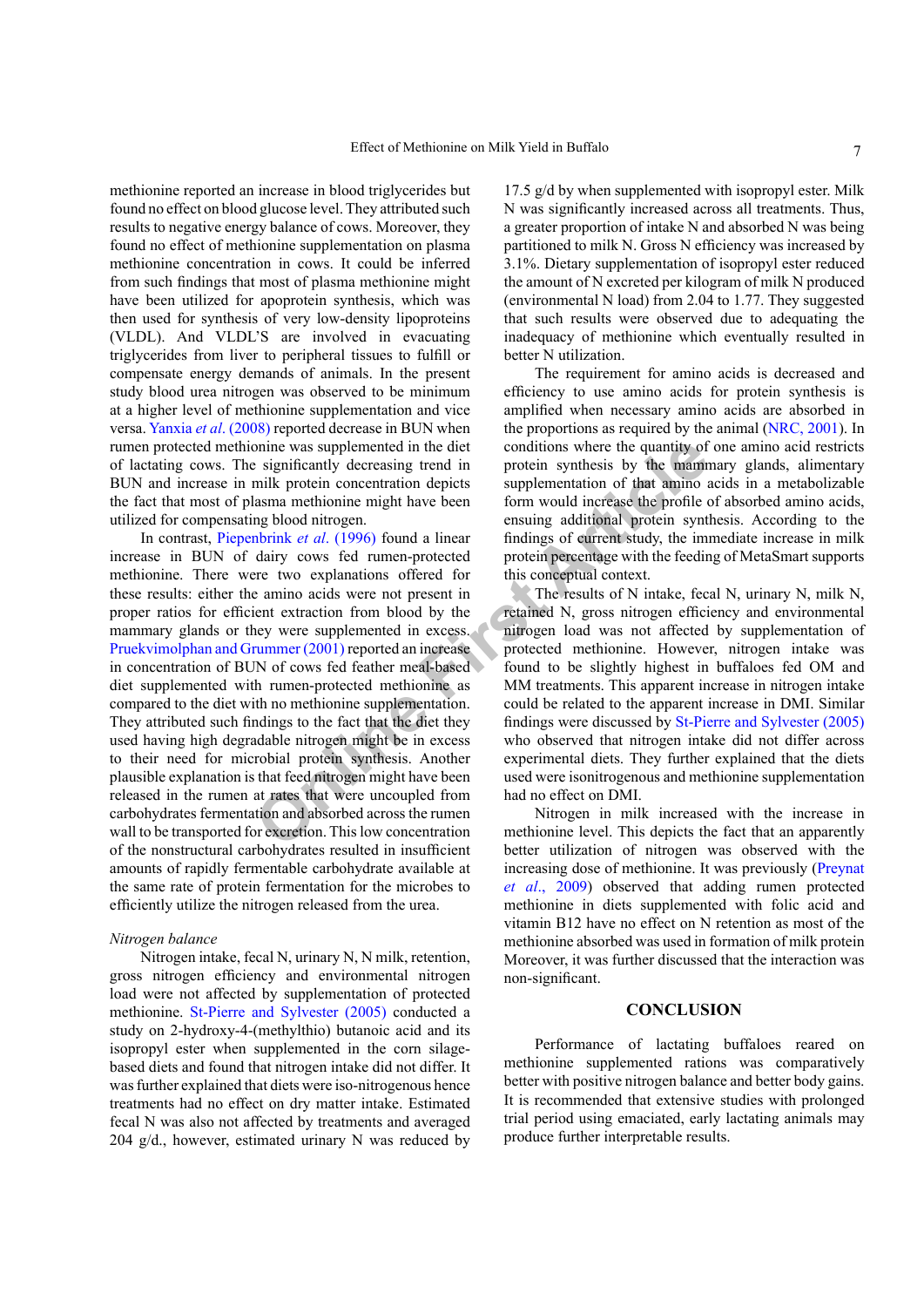Funds for this study was provided by Senior Research Officer, Animal Nutrition, Buffalo Recherche Institute, Pattoki, the authors are thankful to him.

*Statement of conflict of interest*

The authors have declared no conflict of interest.

# **REFERENCES**

- <span id="page-7-7"></span>AOAC, 1990. *Official Methods of Analysis*. 15<sup>th</sup> ed. Association of Official Analytical Chemists, Arlington, Virginia USA.
- <span id="page-7-10"></span>Bertics, S.J. and Ducharme, G.A.,<br>
or flactating cows to methion[ine](https://doi.org/10.3168/jds.S0022-0302(99)75454-8) or<br>
diets for dairy cows J. De<br>
1 stars and heated solybeans J. Dairy Sci,<br>
1 mg, D.J., Sommerfeldt, J.L.,<br>
https://doi.org/10.3168/jds.S0022-<br>
8 producin Armentano, L.E., Bertics, S.J. and Ducharme, G.A., 1996. Response of lactating cows to methionine or methionine plus lysine added to high protein diets based on alfalfa and heated soybeans. *J. Dairy Sci*., **80**: 1194–1199. https://doi.org/10.3168/jds.S0022- [0302\(97\)76047-8](https://doi.org/10.3168/jds.S0022-0302(97)76047-8)
- <span id="page-7-6"></span>Armentano, L.E., Swain, S.M. and Ducharme, G.A., 1993. Lactation response at two amounts of to ruminally protected methionine and lysine ruminally available nitrogen. *J. Dairy Sci*., **76**: 2963-2969. [https://doi.org/10.3168/jds.S0022-0302\(93\)77635-3](https://doi.org/10.3168/jds.S0022-0302(93)77635-3)
- <span id="page-7-14"></span>Bateman, H.G., Spain, J.N., Kerley, M.S., Belyea, R.L., and Marshall, R.T., 1999. Evaluation of ruminally protected methionine and lysine or blood meal and fish meal as protein sources for lactating Holsteins. *J. Dairy Sci*., **82**: 2115–2120. https://doi.org/10.3168/ [jds.S0022-0302\(99\)75454-8](https://doi.org/10.3168/jds.S0022-0302(99)75454-8)
- <span id="page-7-11"></span>Bertrand, J.A., Pardue, F.E., and Jenkins, T.C., 1998. Effect of ruminally protected amino acids on milk yield and composition of jersey cows fed whole cottonseed. *J. Dairy Sci*., **81**: 2215–2220. https://doi. [org/10.3168/jds.S0022-0302\(98\)75800-X](https://doi.org/10.3168/jds.S0022-0302(98)75800-X)
- <span id="page-7-4"></span>Blum, J.W., Bruckmaier, R.M., and Jans, F., 1999. Rumen-protected methionine fed to dairy cows: bioavailability and effects on plasma amino acid pattern and plasma metabolite and insulin concentrations. *J. Dairy Sci*., **82**: 1991–1998. [https://](https://doi.org/10.3168/jds.S0022-0302(99)75435-4) [doi.org/10.3168/jds.S0022-0302\(99\)75435-4](https://doi.org/10.3168/jds.S0022-0302(99)75435-4)
- <span id="page-7-9"></span>Broderick, G.A. and Kang, J.H., 1980. Automated simultaneous determination of ammonia and total amino acids in ruminal fluid and *in vitro* media. *J. Dairy Sci*., **63**: 64-75. [https://doi.org/10.3168/jds.](https://doi.org/10.3168/jds.S0022-0302(80)82888-8) [S0022-0302\(80\)82888-8](https://doi.org/10.3168/jds.S0022-0302(80)82888-8)
- <span id="page-7-3"></span>Casper, D.P., and D.J. Schingoethe. 1988. Protected methionine supplementation to a barley-based diet for cows during early lactation. *J. Dairy Sci*., **71**: 164–172. [https://doi.org/10.3168/jds.S0022-](https://doi.org/10.3168/jds.S0022-0302(88)79538-7) [0302\(88\)79538-7](https://doi.org/10.3168/jds.S0022-0302(88)79538-7)
- <span id="page-7-1"></span>Chalupa, W., 1975. Rumen bypass and protection of proteins and amino acids. *J. Dairy Sci*., **58**: 1198. [https://doi.org/10.3168/jds.S0022-0302\(75\)84697-2](https://doi.org/10.3168/jds.S0022-0302(75)84697-2)
- <span id="page-7-2"></span>Clark, J.H., 1975. Lactational response to post ruminal administration of proteins and amino acids. *J. Dairy Sci*., **58**: 1178-1197. [https://doi.org/10.3168/jds.](https://doi.org/10.3168/jds.S0022-0302(75)84696-0) [S0022-0302\(75\)84696-0](https://doi.org/10.3168/jds.S0022-0302(75)84696-0)
- <span id="page-7-0"></span>Clark, J.H., Klusmeyer, T.H., and Cameron, M.R., 1992. Microbial protein synthesis and flows of nitrogen fractions to the duodenum of dairy cows. *J. Dairy Sci*., **75**: 2304-2023. [https://doi.org/10.3168/jds.](https://doi.org/10.3168/jds.S0022-0302(92)77992-2) [S0022-0302\(92\)77992-2](https://doi.org/10.3168/jds.S0022-0302(92)77992-2)
- <span id="page-7-15"></span>Guillaume, B., Otterby, D.E., Stern, M.D., and Llnn, J.O., 1991. Raw or extruded soybeans and rumenprotected methionine and lysine in alfalfa-based diets for dairy cows. *J. Dairy Sci*., **74**: 1912-1922. [https://doi.org/10.3168/jds.S0022-0302\(91\)78357-4](https://doi.org/10.3168/jds.S0022-0302(91)78357-4)
- <span id="page-7-5"></span>Illg, D.J., Sommerfeldt, J.L., and Schingoethe, D.J., 1987. Lactational and systematic response of high producing dairy cows to the addition of protected methionine in soybean meal diets. *J. Dairy Sci.*, **70**: 620. [https://doi.org/10.3168/jds.S0022-](https://doi.org/10.3168/jds.S0022-0302(87)80050-4) 0302(87)80050-4
- <span id="page-7-8"></span>Khan, B.B., Yaqoob, M., Riaz, M., Younas, M. and Iqbal, A., 2005. *Livestock management manual.* Department Livestock Management, Univ. Agric. Faisalabad. Pakistan.
- <span id="page-7-13"></span>Leonardi, C., Stevenson, M., and Armentano, L.E., 2003. Effect of two levels of crude protein and methionine supplementation on performance of dairy cows. *J. Dairy Sci*., **86**: 4033–4042. [https://doi.org/10.3168/](https://doi.org/10.3168/jds.S0022-0302(03)74014-4) jds.S0022-0302(03)74014-4
- <span id="page-7-17"></span>Liu, C., Schingoethe, D.J., and Stegeman, G.A., 2000. Corn distiller grains versus a blend of protein supplements with or without ruminally protected amino acids for lactating cows. *J. Dairy Sci*., **83**: 2075–2084. [https://doi.org/10.3168/jds.S0022-](https://doi.org/10.3168/jds.S0022-0302(00)75089-2) [0302\(00\)75089-2](https://doi.org/10.3168/jds.S0022-0302(00)75089-2)
- MetaSmart® Source of Methionine developed by Adisseo, Adisseo Headquarters Adisseo Europe -Cis Adisseo France S.A.S Immeubles Antony Parc 210, Place Du Général De Gaulle Antony France. [https://www.](https://www.adisseo.com/en/products/ smartline/#timeline) [adisseo.com/en/products/ smartline/#timeline](https://www.adisseo.com/en/products/ smartline/#timeline).
- <span id="page-7-16"></span>Misciattelli, L., Kristensen, V.F., Vestergaard, M., Weisbjerg, M.R., Sejrsen, K., and Hvelplund, T., 2003. Milk production, nutrient utilization, and endocrine responses to increased post ruminal lysine and methionine supply in dairy cows. *J. Dairy Sci*., **86**: 275–286. [https://doi.org/10.3168/jds.S0022-](https://doi.org/10.3168/jds.S0022-0302(03)73606-6) [0302\(03\)73606-6](https://doi.org/10.3168/jds.S0022-0302(03)73606-6)
- <span id="page-7-12"></span>Noftsger, S., and St-Pierre, N.R., 2003. Supplementation of methionine and selection of highly digestible